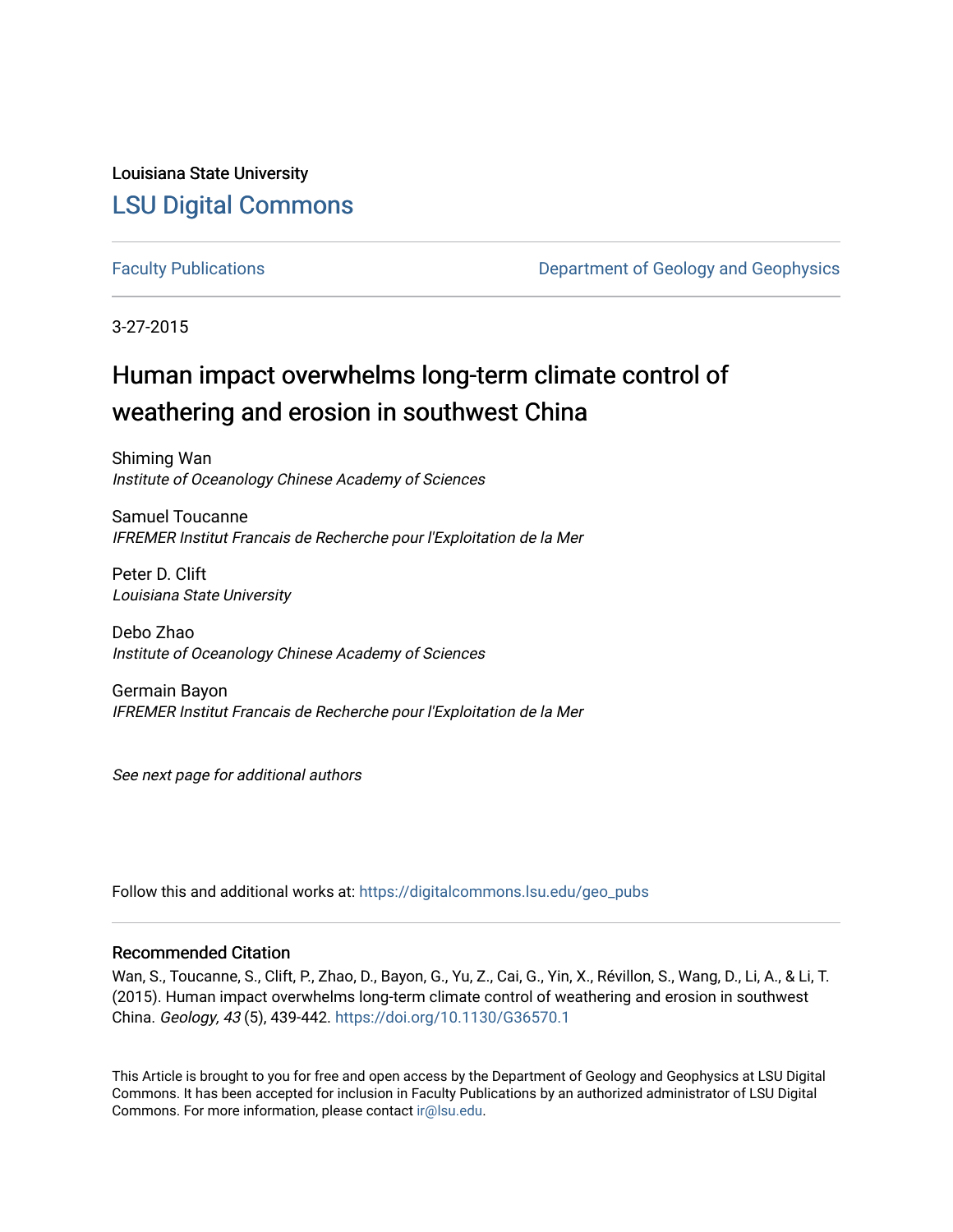#### Authors

Shiming Wan, Samuel Toucanne, Peter D. Clift, Debo Zhao, Germain Bayon, Zhaojie Yu, Guanqiang Cai, Xuebo Yin, Sidonie Révillon, Dawei Wang, Anchun Li, and Tiegang Li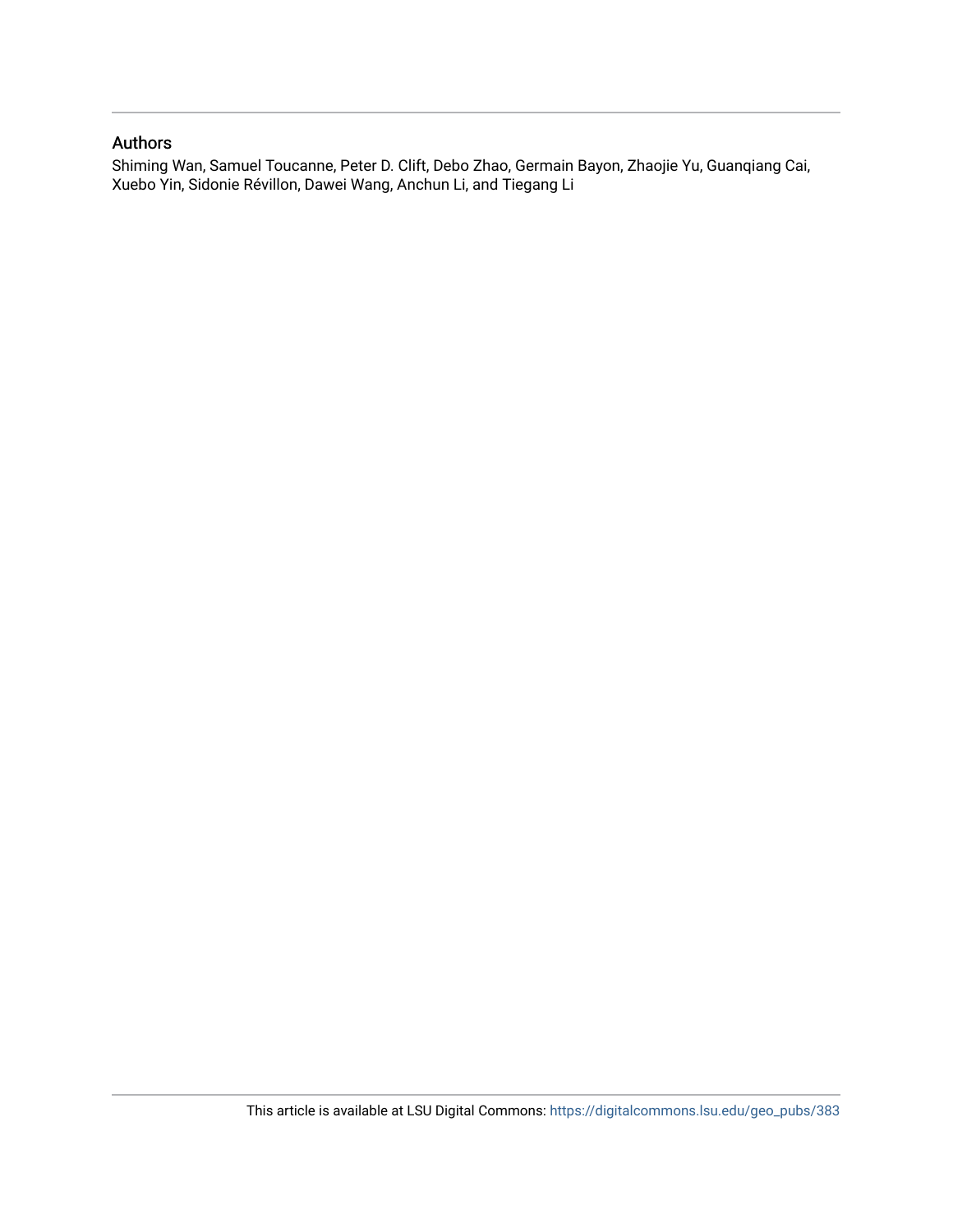**Geology** June 2015, Volume 43 Issue 5 Pages 439-442 <http://dx.doi.org/10.1130/G36570.1> <http://archimer.ifremer.fr/doc/00266/37754/> © 2015 Geological Society of America. For permission to copy, contact editing@geosociety.org.

## **Human impact overwhelms long-term climate control of weathering and erosion in southwest China**

Wan S.  $1, *$ , Toucanne Samuel  $^{2}$ , Clift P. D.  $^{3}$ , Zhao D.  $^{1}$ , Bayon Germain  $^{2, 4}$ , Yu Z.  $^{5}$ , Cai G.  $^{6}$ , Yin Xiaoming  $^1$ , Revillon Sidonie  $^7$ , Wang D.  $^1$ , Li A.  $^1$ , Li T.  $^1$ 

<sup>1</sup> Key Laboratory of Marine Geology and Environment, Institute of Oceanology, Chinese Academy of Sciences, Qingdao 266071, China

2 IFREMER, Unité de Recherche Géosciences Marines, BP70, 29280 Plouzané, France

<sup>3</sup> Department of Geology and Geophysics, Louisiana State University, Baton Rouge, Louisiana 70803, USA

<sup>4</sup> Department of Earth Sciences, Royal Museum for Central Africa, B-3080 Tervuren, Belgium

5 Laboratoire IDES, UMR 8148 CNRS, Université de Paris XI, Orsay 91405, France

<sup>6</sup> Guangzhou Marine Geological Survey, Guangzhou 510760, China

7 SEDISOR/UMR 6538 "Domaines Oceaniques", IUEM, Place Nicolas Copernic, 29280 Plouzané, France

#### **Abstract :**

During the Holocene there has been a gradual increase in the influence of humans on Earth systems. High-resolution sedimentary records can help us to assess how erosion and weathering have evolved in response to recent climatic and anthropogenic disturbances. Here we present data from a highresolution (∼75 cm/k.y.) sedimentary archive from the South China Sea. Provenance data indicate that the sediment was derived from the Red River, and can be used to reconstruct the erosion and/or weathering history in this river basin. Accelerator mass spectrometry 14C dating provides direct age control and reveals coherent variations in clay mineralogy, geochemistry, and terrigenous flux, indicative of strong chemical weathering and physical erosion during the mid-Holocene warm period (6400–4000 cal [calibrated] yr B.P.), followed by weakening from ca. 4000–1800 cal yr B.P., and renewed intensification since 1800 cal yr B.P.. Comparison with climatic records from China indicates that precipitation and temperature controlled both physical erosion and chemical weathering intensity before 1800 cal yr B.P.. However, weathering proxies in the offshore sediment indicate recent increased soil erosion. We suggest that enhanced human activity (deforestation, cultivation, and mining) since the end of the Chinese Han Dynasty (220 CE) has overwhelmed the natural climatic controls on erosion in the Red River.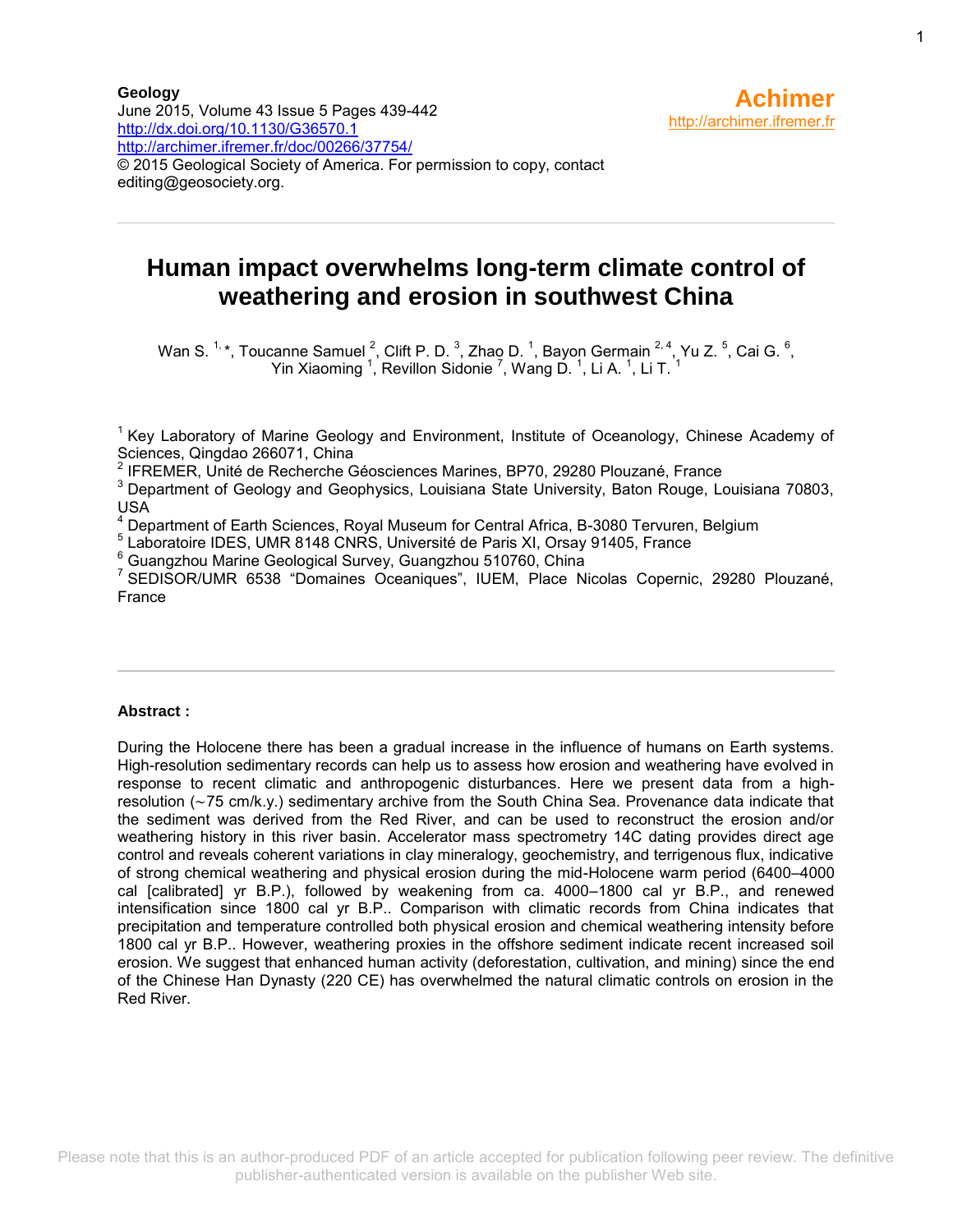#### **1. Introduction**

Continental erosion and weathering are the key processes that shape the Earth's landscape, regulate atmospheric  $CO<sub>2</sub>$ , and control the delivery of sediments and solutes to the ocean, affecting global climate over geological time scales (Raymo and Ruddiman, 1992). In turn temperature, precipitation, and physical erosion are critical factors influencing silicate weathering (Maher, 2011; West, 2012). Most studies of silicate weathering either focus on proxy records spanning thousands to million years (Colin et al., 2006; Lupker et al., 2013; Wan et al., 2012) or modern observations from soils or rivers (Liu et al., 2007; West, 2012). In contrast, high-resolution records spanning the Holocene remain scarce (Bayon et al., 2012; Catalan et al., 2014; Hu et al., 2013). This time period is of particular interest for paleoclimate studies because it not only represents the most recent interglacial interval, but also one affected by anthropogenic processes (Bayon et al., 2012). Lake (Catalan et al., 2014; Shen et al., 2006) and deltaic cores (Hu et al., 2013; Li et al., 2009) have been used to reconstruct Holocene erosion and weathering rates to determine their relationship with climate and human activity. However, lake catchments are often local and delta sediment may be disturbed by reworking (Stanley and Hait, 2000). In contrast, continental slope settings experience relatively stable depositional environments and high sedimentation rates (Bayon et al., 2012). Here we report on the first, continuous, high-resolution record of Red River discharge and investigate the interplay between Holocene climate variability, human activity and erosion/weathering processes in SW China.

## **2. Materials And Methods**

Core 337PC was retrieved from the Qiongdongnan Basin offshore the Red River delta, at 516 m water depth (Fig. 1). The area has largely been supplied by the Red River since the Late Miocene (Wang et al., 2011) and derives sediment from southeastern Tibet. Core 337PC comprises homogeneous, hemipelagic clayey silt. Ten AMS <sup>14</sup>C dates from planktonic foraminifera reveal linear sedimentation rates of ~75 cm/kyr, providing a continuous, high-resolution record of continental conditions since *~*6400 yr BP (Fig. 2a). Terrigenous grain-size was analyzed for 478 samples by laser particle analyzer. Clay mineralogy was determined by routine X-Ray Diffraction (XRD) analysis (Wan et al., 2012). Major and trace element concentrations were determined from 48 bulk terrigenous samples and <2 μm clay separates of 116 samples by Inductively Coupled Plasma Emission and Mass Spectrometry (ICP-AES and ICP-MS). Uncertainties were <1% for major elements and 3% for trace elements. In order to constrain provenance, Sr and Nd isotopic compositions were determined on 12 samples, as well as four muddy river samples from Hainan (Fig. 1). The weathering of plagioclase was qualitatively evaluated by grain surface morphology using scanning electron microscopy (SEM) (Read et al., 1996). Details on methods and data are provided in the Supplementary Information (SI).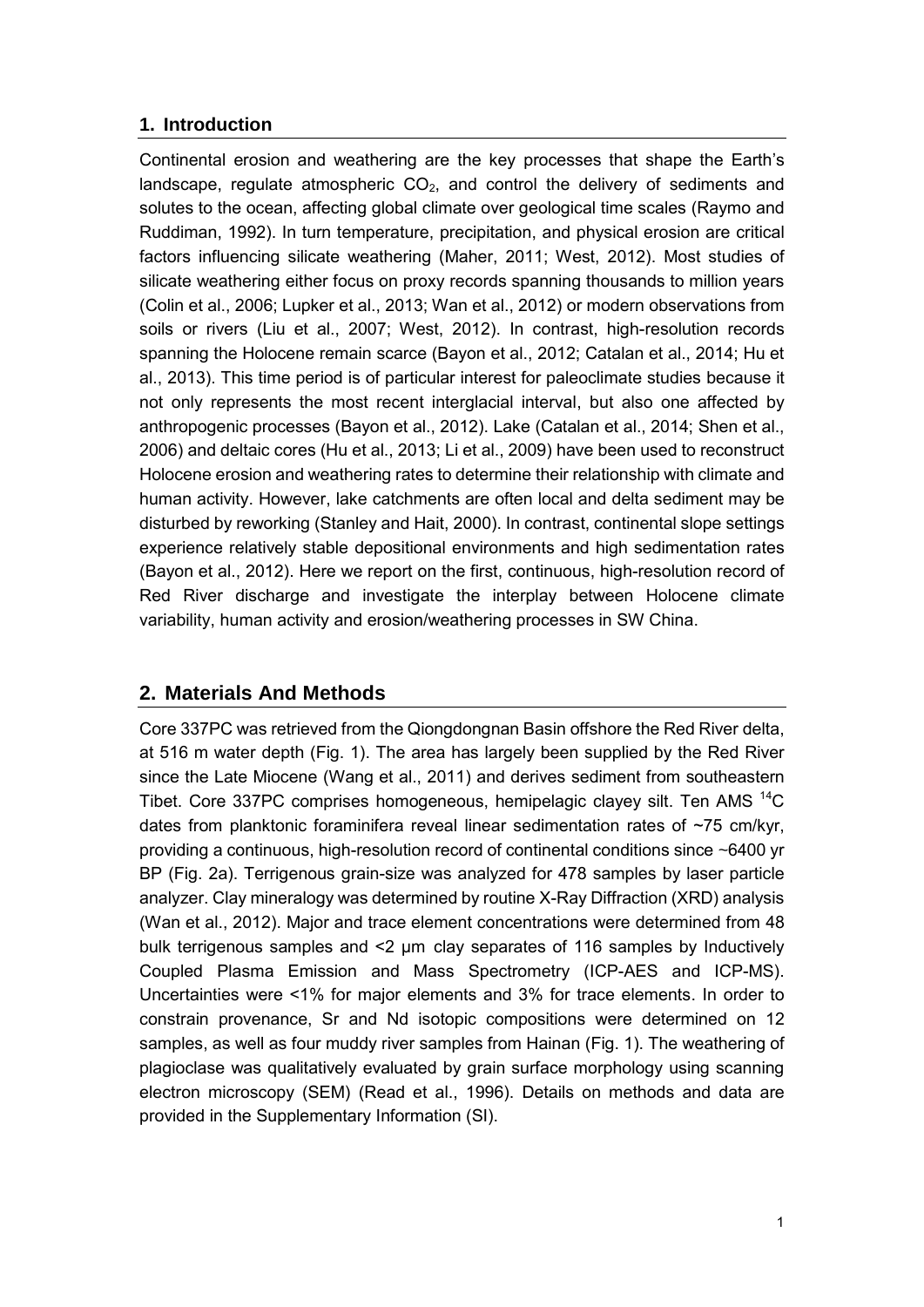## **3. Provenance And Proxies**

The Nd isotopic composition and to a lesser extent the silicate  ${}^{87}Sr/{}^{86}Sr$  can be used as tracers of sediment provenance (Colin et al., 2006; Lupker et al., 2013). Figure 2b shows variations in  $\epsilon_{\rm Nd}$  versus <sup>87</sup>Sr/<sup>86</sup>Sr, with values from potential sources, indicating sediment delivery dominated by the Red River. Although Sr isotopes of detrital sediments show weak negative correlation ( $R^2$  = -0.18) with the coarse grain-size fraction (Figs. S1-2), grain-size does not exert a significant influence on provenance proxies because variations in  ${}^{87}Sr/{}^{86}Sr$  values (0.722120–0.723993) are very small compared with those seen in potential source regions and fall well within the range seen in the Red River (Fig. 2b). In contrast, Nd isotopes are not biased by grain-size (Fig. S2). Both Nd isotopes and La/Th ratios display no significant temporal trend during the Holocene (Fig. 3), suggesting that there is no major change in source during that time. We conclude that this sequence effectively records the Holocene sediment discharge of the Red River, and hence can be used to reconstruct environmental changes in this basin.

We use kaolinite/illite and the chemical index of alteration (CIA; Nesbitt and Young, 1982) of the <2 μm clay fraction to reconstruct chemical weathering intensity through time, which gives a quantitative measure of chemical alteration by constraining the loss of labile Na, Ca, and K relative to stable Al. We define the term 'chemical weathering intensity' here as 'the degree of chemical alteration of the soil products relative to host rocks in the drainage area due to silicate weathering'. Kaolinite is formed in soils developed in regions with warm, humid climates and good drainage conditions, whereas illite is the product of physical erosion from bedrock or formed by weathering of feldspar and micas under moderate hydrolysis conditions (Chamley, 1989). With intensification of chemical weathering in the basin, further degradation of illite to kaolinite would result in a higher kaolinite to illite ratio (Liu et al., 2007; Wan et al., 2012). Terrigenous mass accumulation offshore delivered from rivers can also represent a proxy of accelerated soil erosion onshore (Clift et al., 2014; Wan et al., 2012).

In addition to chemical weathering and provenance changes, other factors may influence the sedimentary mineralogy and geochemistry, such as hydraulic sorting by oceanic currents, sea-level change, as well as post-depositional diagenesis. The absence of authigenic minerals observed by XRD or SEM indicates negligible diagenesis, consistent with the shallow burial and high sedimentation rates. Hydrologic sorting does not appear to have significant influence on either the kaolinite/illite ratio or the CIA of the <2 μm fraction (Fig. S2). Because we have a single dominant source significant effects from mixed sources due to changing currents can be excluded. No reversed <sup>14</sup>C age or turbidite-like deposit was observed, suggesting insignificant reworking of sediments on the shelf. Sea-level has remained stable over the studied period (Siddall et al., 2003)(Fig. 3), so it is not expected to have had any influence on sediment composition at Core 337PC. The lack of correlation between terrigenous grain-size and sea-level on one hand and terrigenous MAR, kaolinite/illite, and CIA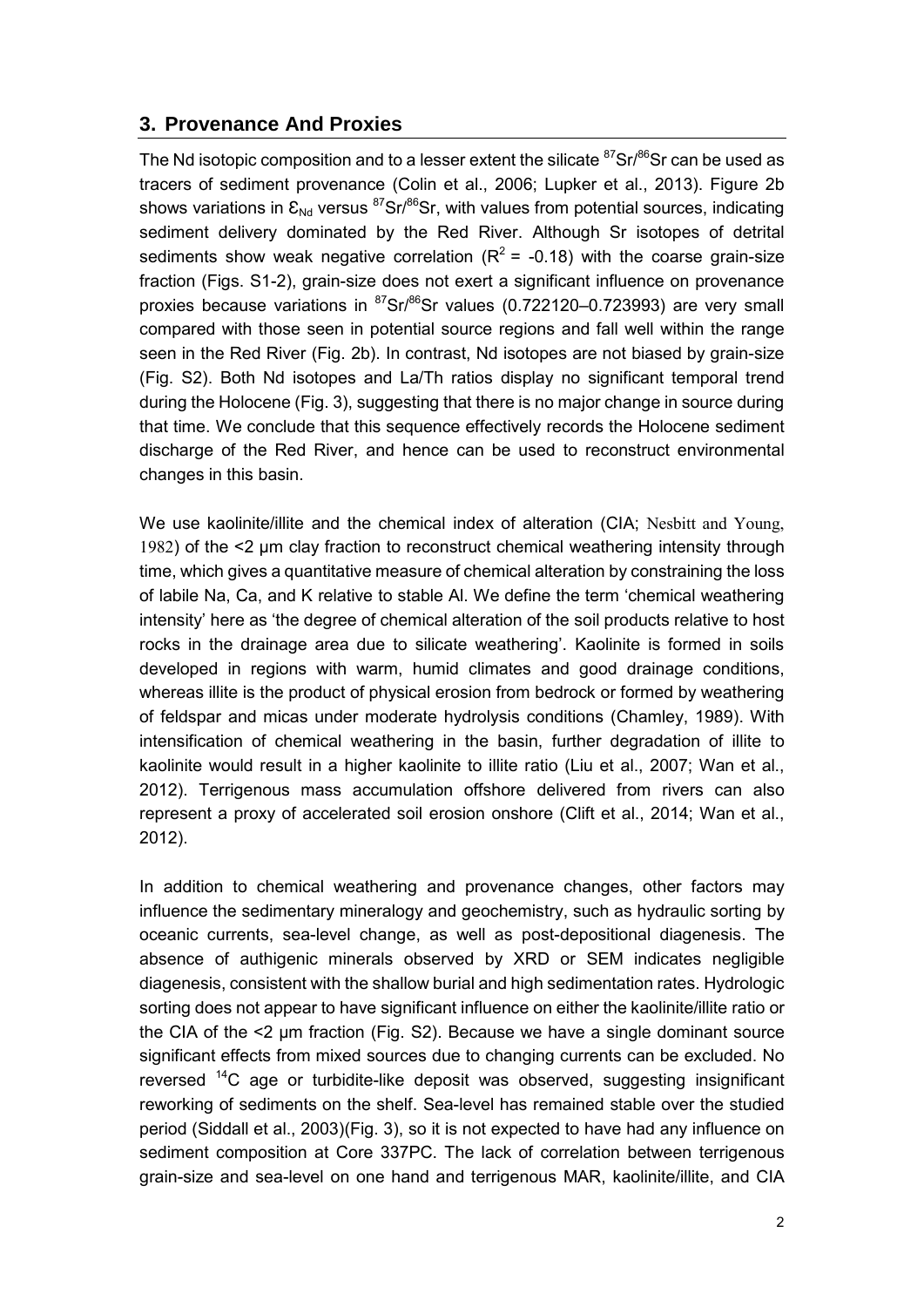values on the other (Figs. 3 and S2) strongly suggests that these latter proxies do not reflect changes in transport processes, but instead can be used to reconstruct weathering/erosion onshore. Finally, soil residence time in the river basin is crucial for the interpretation of weathering proxies in offshore sediments. Estimates for denudation rates in the Red River basin range ~0.4−0.7 mm/yr, based on sediment yield, and ~0.4−8 mm/yr, as calculated by <sup>10</sup>Be data from the region (Henck et al., 2011). According to the relationship between denudation rate and soil time scale of Blanckenburg (2005), we estimate ~200−1000 yr for soil residence time in the Red River basin. This means that the offshore weathering records could have a 200−1000 yr time lag between deposition and the initial chemical weathering.

## **4. Climate vs Human control on EROSION/weathering**

The clay mineral and geochemical proxies reveal consistent variation since 6400 yr BP (Fig. 3d). In general, CIA and kaolinite/illite values show that the terrigenous alteration during the Holocene can be divided into three stages: Stage 1 (6400−4000 yr BP), characterized by relatively strong weathering intensity during the mid-Holocene warm period; Stage 2 (4000−1800 yr BP), with gradually weakening weathering intensity; and finally Stage 3 (since 1800 yr BP), with evidence for a rapid strengthening of weathering. This trend is also supported by morphological examinations of >31 μm feldspar grains using SEM (Fig. S3). Feldspar grains in sediments from Stage 3 display higher weathering class (high) compared to those from Stages 1 (medium high) and 2 (medium low). Similar variation is also found in the erosion record, as tracked by terrigenous MAR, with high values (~69 g/cm<sup>2</sup>/kyr) during Stage 1, very low values during Stage 2 ( $\sim$ 36 g/cm<sup>2</sup>/kyr), and high values again during Stage 3 ( $\sim$ 74 g/cm<sup>2</sup>/kyr)(Fig. 3e).

In general, the long-term weathering and erosion trends during Stages 1 and 2 track the temperature in Southwest China (Hou and Fang, 2012). They also follow the decreased rainfall signal inferred from the Dongge Cave speleothem isotopic records (Fig. 3c), which is ultimately related to orbitally induced lowering of Northern Hemisphere summer solar insolation during this interval (Wang et al., 2005). Decreased physical erosion was dominated by weakening precipitation during the time. Considering the much longer time span of the study period compared to the soil residence time and stable provenance, we are confident that the general weakening of chemical alteration seen during the mid-Holocene reflects an overall change of weathering conditions in the Red River basin.

Among the rivers that drain southeastern Tibet, the Red River has the highest physical erosion rate (1100 t/km<sup>2</sup>/y) and far exceeds the supply limit condition ( $\sim$ 100 t/km<sup>2</sup>/y)(West, 2012). Under this weathering-limited regime, chemical weathering is incomplete, incongruent and dependent on the kinetics of silicate mineral dissolution reactions, as regulated by temperature, runoff and vegetation (Maher, 2011; West, 2012). This mechanism is demonstrated by close coupling between continental silicate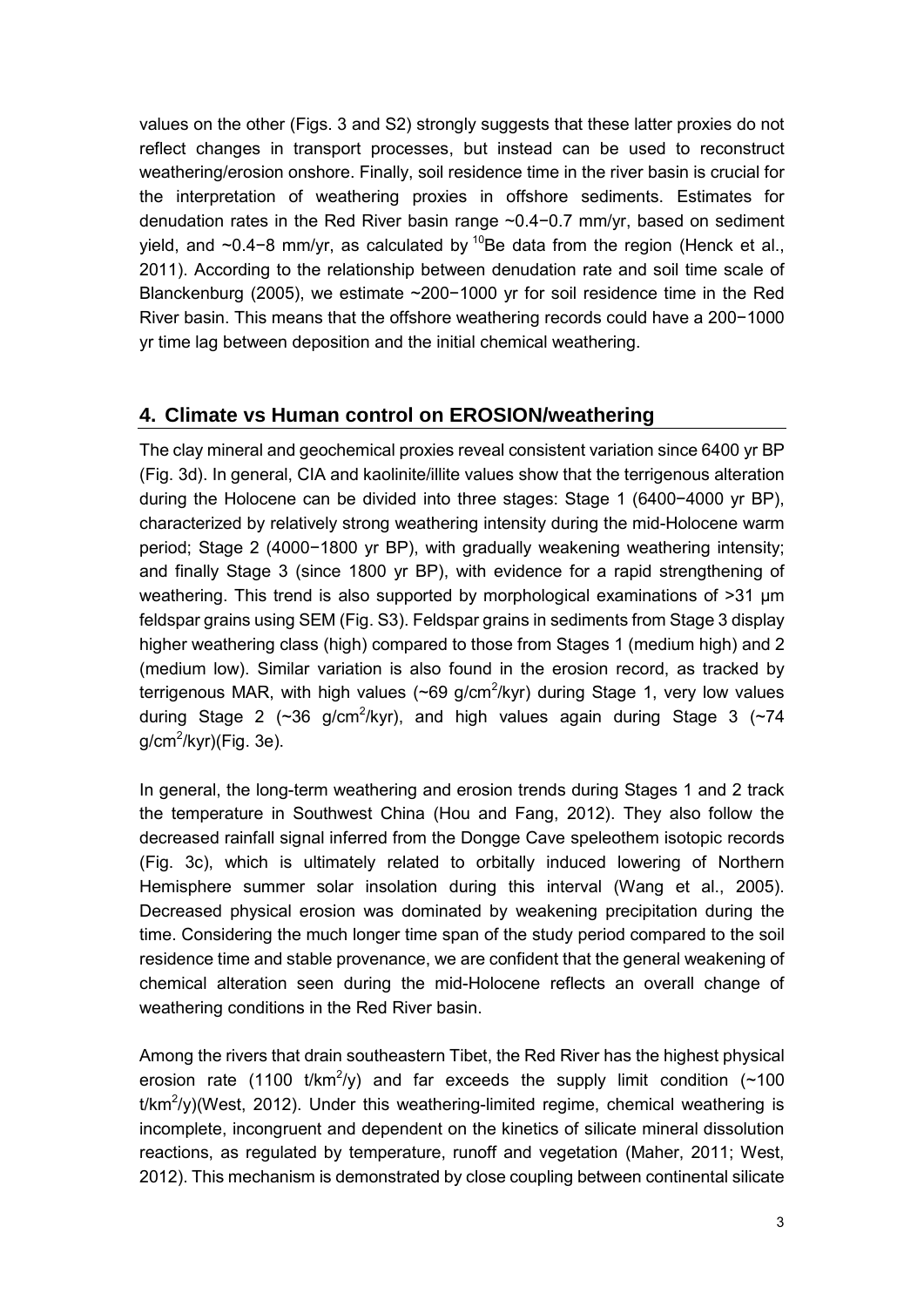weathering, physical erosion, and climatic forcing during the middle Holocene in the Red River basin.

A similar decreased Holocene weathering trend is also found in delta of the Pearl River in South China (Hu et al., 2013), and the Congo River in Central Africa (Bayon et al., 2012), as well as Redon Lake in Spain (Catalan et al., 2014), and offshore North America (Kurzweil et al., 2010) (Fig. 1). The general, global-scale weakening of silicate weathering during the middle Holocene and consequent reduced  $CO<sub>2</sub>$  consumption correlates with rising atmospheric  $CO<sub>2</sub>$  levels (Luthi et al., 2008) (Fig. 3g). Although the sustained and slowly-rising  $CO<sub>2 atm</sub>$  has been ascribed to anthropogenic processes as early as 6000 yr BP (Ruddiman et al., 2011), climate change rather than human disturbance seems to have dominated continental silicate weathering at least during the middle Holocene.

Interestingly, some decoupling between climate and erosion/weathering records occurs during the late Holocene. Rapid intensification of both weathering intensity (Fig. 3d) and physical erosion (Fig. 3e) started after 1800 yr BP (Stage 3), while both precipitation and temperature remained relatively stable between 1800 and 500 yr BP and slightly increased after 500 yr BP. This suggests no direct relationship between weathering/erosion and precipitation/temperature at that time. Moreover, weathering proxies including kaolinite/illite and CIA reached maximum values after 500 yr BP rather than during the mid Holocene, despite the fact that precipitation or temperature was significantly lower at that time than before 4000 yr BP (Fig. 3). All the above suggest that climate alone cannot be solely responsible for the weathering/erosion changes observed since 1800 yr BP. Because this interval is comparable to the soil residence time in the Red River basin, it is difficult to distinguish enhanced erosion of older soils from contemporaneous chemical weathering conditions. We suggest that both processes are related to stronger human activity and have contributed to the increased alteration observed in the core.

A striking feature of our results is that sulfur-related metal elements (i.e. As, Pb, Cu, Mo, W) and corresponding element enrichment factors (Fig. 3e and S4) strongly increased 2–3 times after 1800 yr BP. Many of these elements occur together in polymetallic sulfide minerals in gold-bearing deposits. Gold mining in China's Yunnan Province dates back to the Han Dynasty, about 2000 years BP (Chen, 2001), and this activity could have released abundant sulfur-related metals into the river. In addition, smelting through burning of trees was crucial to gold extraction in ancient times. Moreover, strengthened weathering/erosion and sulfur-related metal element accumulation since 1800 yr BP coincides with evidence for intensified agriculture and early urbanization in the Red River basin (Li et al., 2009; Shen et al., 2006)(Figs. 1 and 3f). The large-scale human migration into the lower reaches of the Red River from South China occurs after ~2000 yr BP (Li et al., 2009). Nonetheless, regardless of the exact cause of the intensified deforestation since 1800 yr BP (Fig. 3g), the higher demand for natural resources was probably the ultimate reason for the trends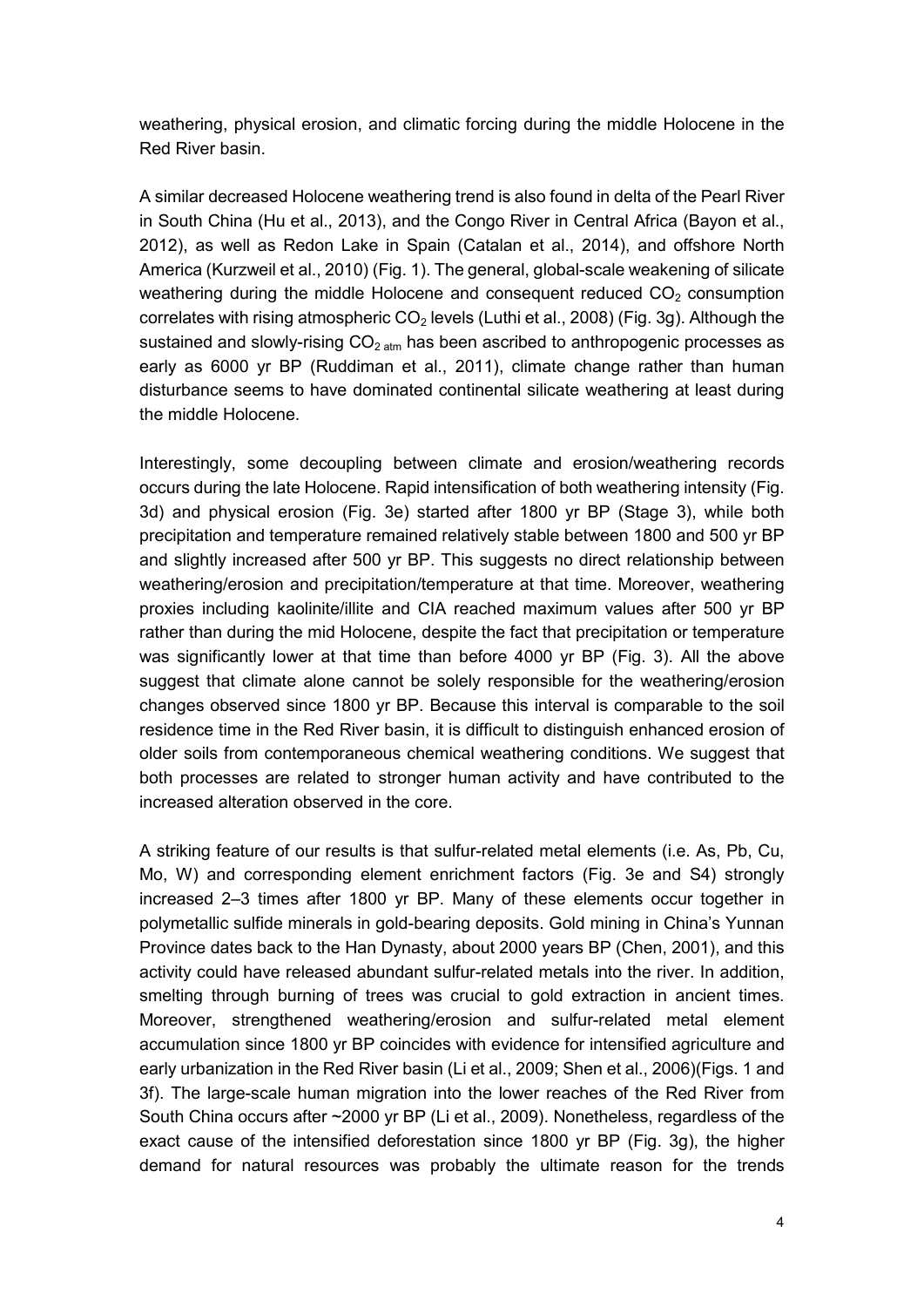described above. Deforestation, cultivation and mining-induced rock exposure stimulated stronger soil erosion and reworking of altered sediment from the existing weathering profile. Our data show that human impact gradually supersedes long-term climate control of erosion/weathering in the Red River basin, especially since 1800 yr BP.

#### **5. Implications**

Our study provides evidence about when and how the Red River basin switched from a climate-dominated to a human-disturbed erosion/weathering pattern. One important implication of this finding is that millennial-scale changes in silicate weathering in regions with high denudation rate cannot be overlooked in the current context of global climate change and the carbon cycle. These regions may be particularly important in influencing the carbon cycle because of both high weathering flux and high sensitivity to long-term temperature-weathering feedbacks. Our study also highlights the importance of increased soil erosion, as tracked by weathering proxies in offshore sediments. This anthropogenic effect on the environment has exceeded the influence of natural climate change over the last 1.8 k.y., suggesting that the modern Red River cannot be used as modern analog for understanding controls on erosion and weathering in the geologic past.

#### **Acknowledgements**

We thank X. Shen, X. Zheng and W. Liu for their help during lab work, as well as Beta Analytic Inc for technical support on AMS  $^{14}$ C dating. We are grateful to editor E. Thomas, J. West, C. Colin, J.-B. Stuut, and four anonymous reviewers for their constructive comments. National Natural Science Foundation of China (41076033) funded this study.

## **References CITED**

- Bayon, G., Dennielou, B., Etoubleau, J., Ponzevera, E., Toucanne, S., and Bermell, S., 2012, Intensifying Weathering and Land Use in Iron Age Central Africa: Science, v. 335, p. 1219-1222.
- Blanckenburg, F., 2005, The control mechanisms of erosion and weathering at basin scale from cosmogenic nuclides in river sediment: Earth and Planetary Science Letters, v. 237, p. 462-479.
- Catalan, J., Pla-Rabes, S., Garcia, J., and Camarero, L., 2014, Air temperature-dirven  $CO<sub>2</sub>$  consumption by rock weathering at short timescales: evidence from a Holocene lake sediment record: Geochimica et Cosmochimica Acta, v. 136, p. 67-79.
- Chamley, H., 1989, Clay Sedimentology: Berlin, Springer-Verlag.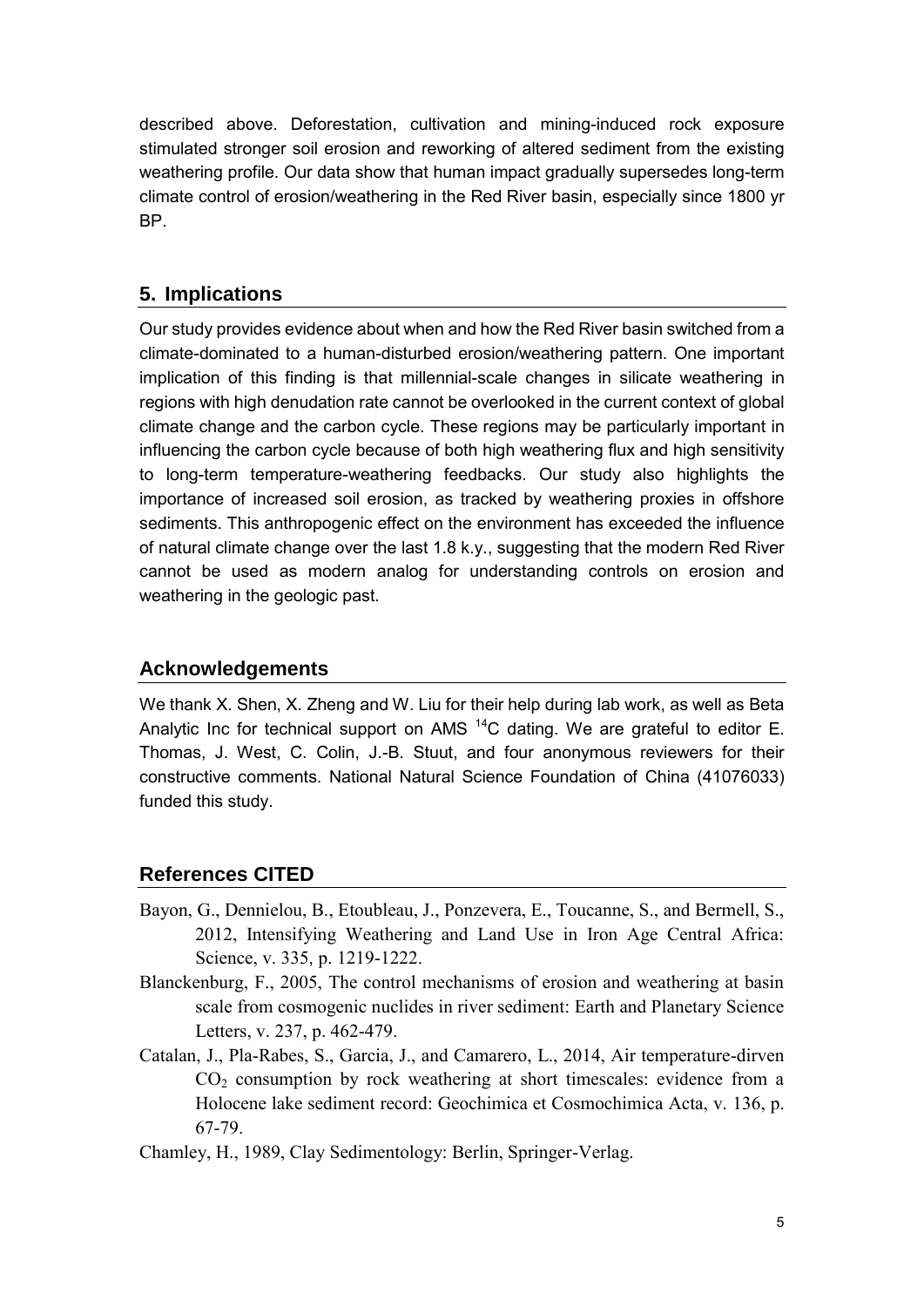- Chen, Y., Li, Z., Wu, R., 2001, Chinese gold deposits and metallogenetic rules: Beijing, Geology Press, 465 p.
- Chen, Z., 1997, Chinese population changes and climatic variations: Science Monthly, v. 335, p. 1-7.
- Clift, P.D., Wan, S.M., and Blusztajn, J., 2014, Reconstructing chemical weathering, physical erosion and monsoon intensity since 25 Ma in the northern South China Sea: A review of competing proxies: Earth-Science Reviews, v. 130, p. 86-102.
- Colin, C., Turpin, L., Blamart, D., Frank, N., Kissel, C., and Duchamp, S., 2006, Evolution of weathering patterns in the Indo-Burman Ranges over the last 280 kyr: Effects of sediment provenance on Sr-87/Sr-86 ratios tracer: Geochemistry Geophysics Geosystems, v. 7.
- Goldstein, S.J., and Jacobsen, S.B., 1988, Nd and Sr isotopic systematics of river water suspended material: implications for crustal evolution: Earth and Planetary Science Letters, v. 87, p. 249-265.
- Henck, A.C., Huntington, K.W., Stone, J.O., Montgomery, D.R., and Hallet, B., 2011, Spatial controls on erosion in the three rivers region, southeastern Tibet and southwestern China: Earth and Planetary Science Letters, v. 303, p. 71-83.
- Hou, G., and Fang, X., 2012, Characteristics analysis and synthetical reconstruction of regional temperature series of the Holocene in China: Journal of Palaeogeography, v. 14, p. 243-252.
- Hu, D.K., Clift, P.D., Boning, P., Hannigan, R., Hillier, S., Blusztajn, J., Wan, S.M., and Fuller, D.Q., 2013, Holocene evolution in weathering and erosion patterns in the Pearl River delta: Geochemistry Geophysics Geosystems, v. 14, p. 2349-2368.
- Kurzweil, F., Gutjahr, M., Vance, D., and Keigwin, L., 2010, Authigenic Pb isotopes from the Laurentian Fan: changes in chemical weathering and patterns of North American freshwater runoff during the last deglaciation: Earth and Planetary Science Letters, v. 299, p. 458-465.
- Lan, C.Y., Lee, C.S., Shen, J.J., Lu, C.Y., Mertzman, S.A., and Wu, T.W., 2002, Nd-Sr isotopic composition and geochemistry of sediments from Taiwan and their implications: Western Pacific Earth Sciences, v. 2, p. 205-222.
- Li, Z., Saito, Y., Dang, P.X., Matsumoto, E., and Quang, L.V., 2009, Warfare rather than agriculture as a critical influence on fires in the late Holocene, inferred from northern Vietnam: Proceedings of the National Academy of Sciences of the United States of America, v. 106, p. 11490-11495.
- Liu, Z., Colin, C., Huang, W., Le, K.P., Tong, S., Chen, Z., and Trentesaux., 2007, Climatic and tectonic controls on weathering in south China and Indochina Peninsula: clay mineralogical and geochemical investigations from the Pearl, Red, and Mekong drainage basins.: Geochemistry Geophysics Geosystems, v. 8, p. Q05005, doi:10.1029/2006GC001490.
- Lupker, M., France-Lanord, C., Galy, V., Lave, J., and Kudrass, H., 2013, Increasing chemical weathering in the Himalayan system since the Last Glacial Maximum: Earth and Planetary Science Letters, v. 365, p. 243-252.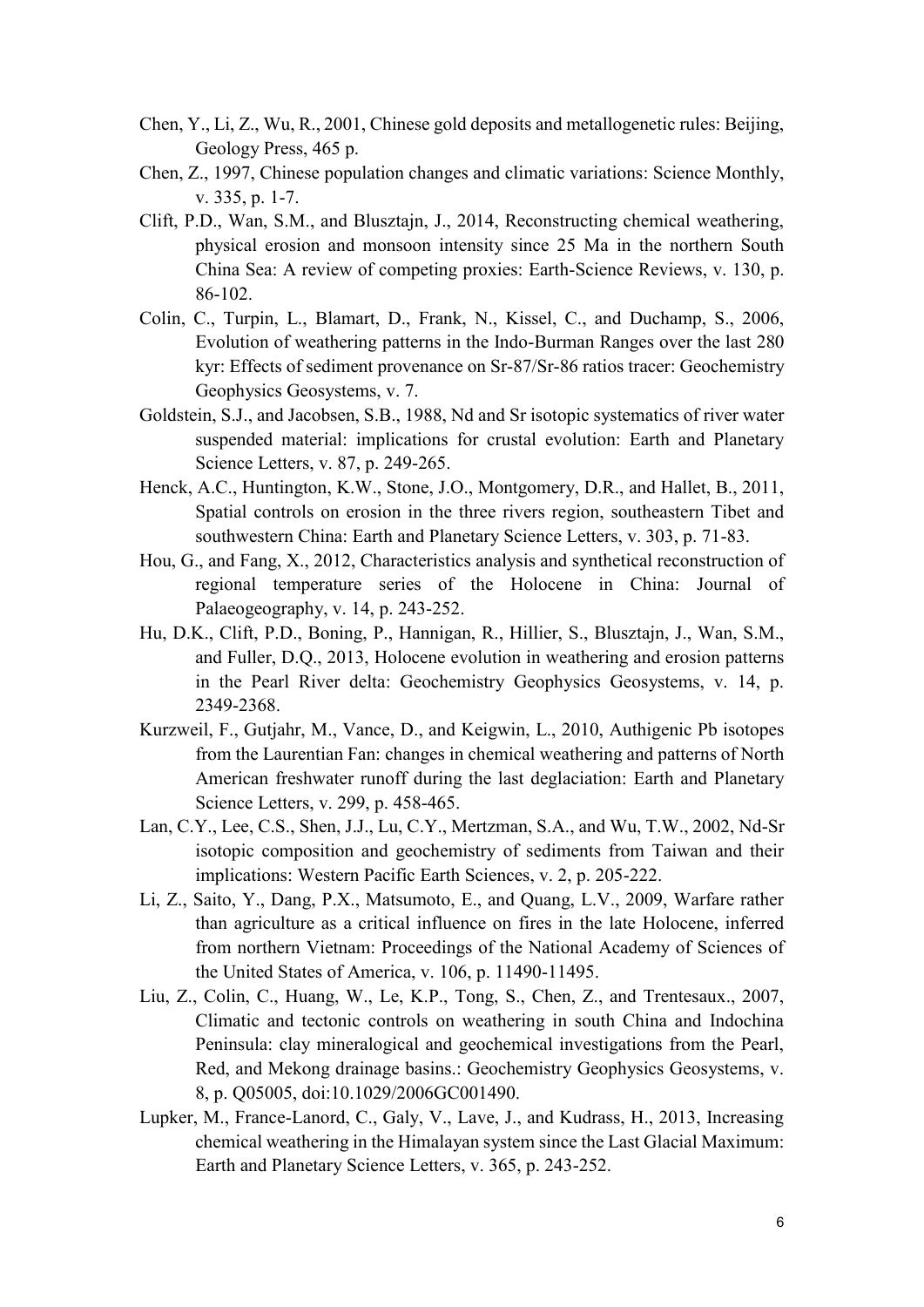- Luthi, D., Le Floch, M., Bereiter, B., Blunier, T., Barnola, J.M., Siegenthaler, U., Raynaud, D., Jouzel, J., Fischer, H., Kawamura, K., and Stocker, T.F., 2008, High-resolution carbon dioxide concentration record 650,000-800,000 years before present: Nature, v. 453, p. 379-382.
- Maher, K., 2011, The role of fluid residence time and topographic scales in determining chemical fluxes from landscapes: Earth and Planetary Science Letters, v. 312, p. 48-58.
- Nesbitt, H.W., and Young, G.M., 1982, Early Proterozoic climate and plate motions inferred from major element chemistry of lutites: Nature, v. 299, p. 715-717.
- Raymo, M.E., and Ruddiman, W.F., 1992, Tectonic Forcing of Late Cenozoic Climate: Nature, v. 359, p. 117-122.
- Read, G., Kemp, R., and Rose, J., 1996, Development of a feldspar weathering index and its application to a buried soil chronosequence in southeastern England: Geoderma, v. 74, p. 267-280.
- Ruddiman, W.F., Kutzbach, J.E., and Vavrus, S.J., 2011, Can natural or anthropogenic explanations of late-Holocene  $CO<sub>2</sub>$  and  $CH<sub>4</sub>$  increases be falsified?: Holocene, v. 21, p. 865-879.
- Schimanski, A., 2002, Holocene sedimentation on the Vietnamese shelf: from source to sink [Ph.D thesis]: Kiel, Kiel University.
- Shen, J., Jones, R.T., Yang, X.D., Dearing, J.A., and Wang, S.M., 2006, The Holocene vegetation history of Lake Erhai, Yunnan province southwestern China: the role of climate and human forcings: Holocene, v. 16, p. 265-276.
- Siddall, M., Rohling, E.J., Almogi-Labin, A., Hemleben, C., Meischner, D., Schmelzer, I., and Smeed, D.A., 2003, Sea-level fluctuations during the last glacial cycle: Nature, v. 423, p. 853-858.
- Stanley, D.J., and Hait, A.K., 2000, Deltas, radiocarbon dating, and measurements of sediment storage and subsidence: Geology, v. 28, p. 295-298.
- Wan, S.M., Clift, P.D., Yu, Z., Li, A., and Li, T., 2012, Tectonic and climatic controls on long-term silicate weathering in Asia since 5 Ma: Geophysical Research Letters, v. 39, p. doi:10.1029/2012GL052377.
- Wang, Y.J., Cheng, H., Edwards, R.L., He, Y.Q., Kong, X.G., An, Z.S., Wu, J.Y., Kelly, M.J., Dykoski, C.A., and Li, X.D., 2005, The Holocene Asian monsoon: Links to solar changes and North Atlantic climate: Science, v. 308, p. 854-857.
- Wang, Y.M., Xu, Q., Li, D., Han, J.H., Lu, M., Wang, Y.F., Li, W.G., and Wang, H.R., 2011, Late Miocene Red River submarine fan, northwestern South China Sea: Chinese Science Bulletin, v. 56, p. 1488-1494.
- Wei, G.J., Liu, Y., Ma, J.L., Xie, L.H., Chen, J.F., Deng, W.F., and Tang, S., 2012, Nd, Sr isotopes and elemental geochemistry of surface sediments from the South China Sea: Implications for Provenance Tracing: Marine Geology, v. 319, p. 21-34.
- West, A.J., 2012, Thickness of the chemical weathering zone and implications for erosional and climatic drivers of weathering and for carbon-cycle feedbacks: Geology, v. 40, p. 811-814.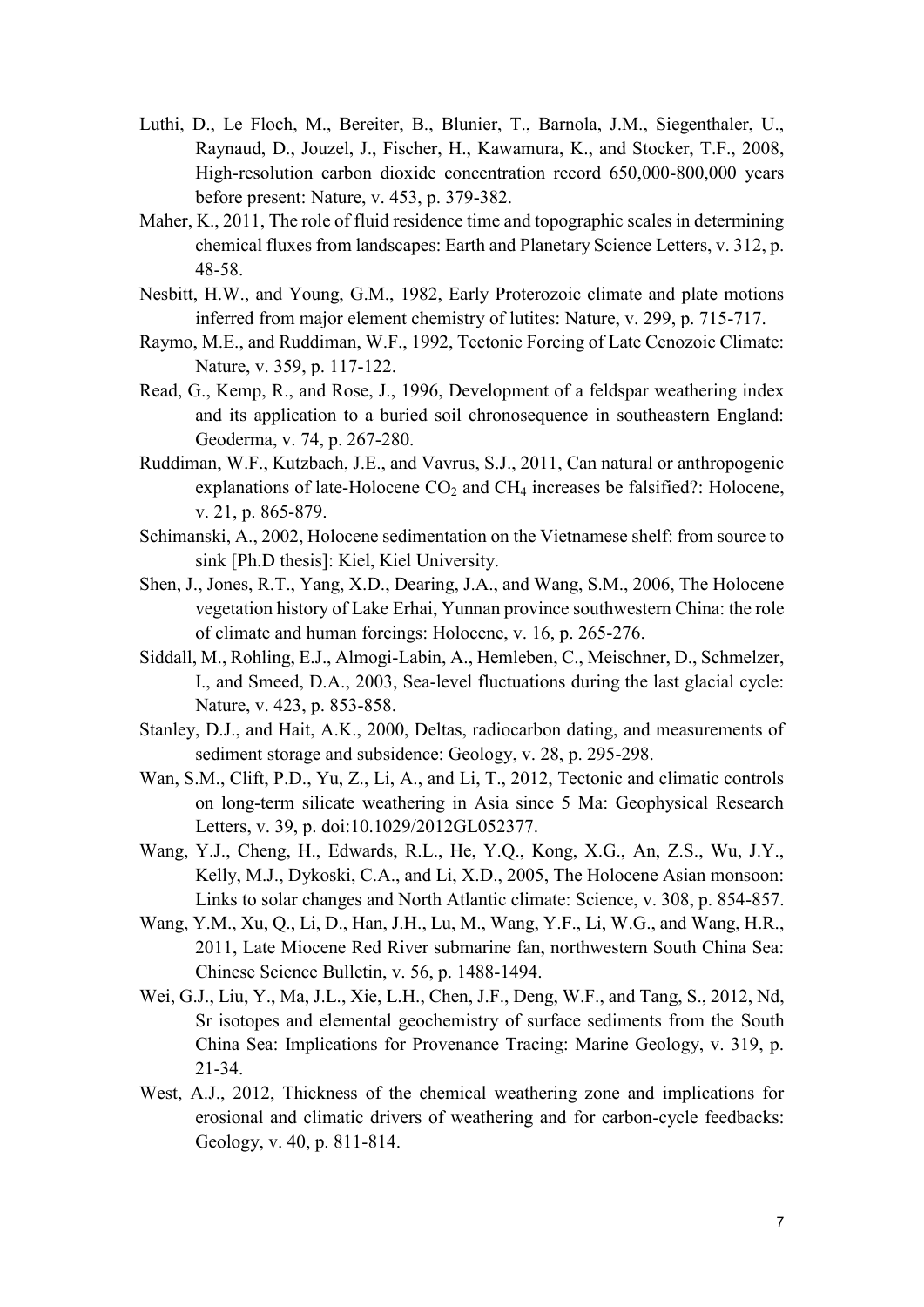## **Figures**

Fig. 1. Locations of geographic features and terrestrial and marine records mentioned in the text. The global map insert shows other related cores cited in this study. The red dashed line shows the Red River submarine deposition system (Wang et al., 2011).



Fig. 2. (a) Depth-age profile, and (b) sediment provenance discrimination diagram. Ten AMS <sup>14</sup>C dates of planktonic foraminfer samples are shown with an uncertainty of 2δ. For comparison, Sr-Nd isotopes data of sediments from the Pearl, Red and Mekong Rivers (Liu et al., 2007), Beibu Gulf (Wei et al., 2012), Annamite Range (Schimanski, 2002), Taiwanese Rivers (Lan et al., 2002), Luzon (Goldstein and Jacobsen, 1988) and Hainan rivers (this study) are plotted.